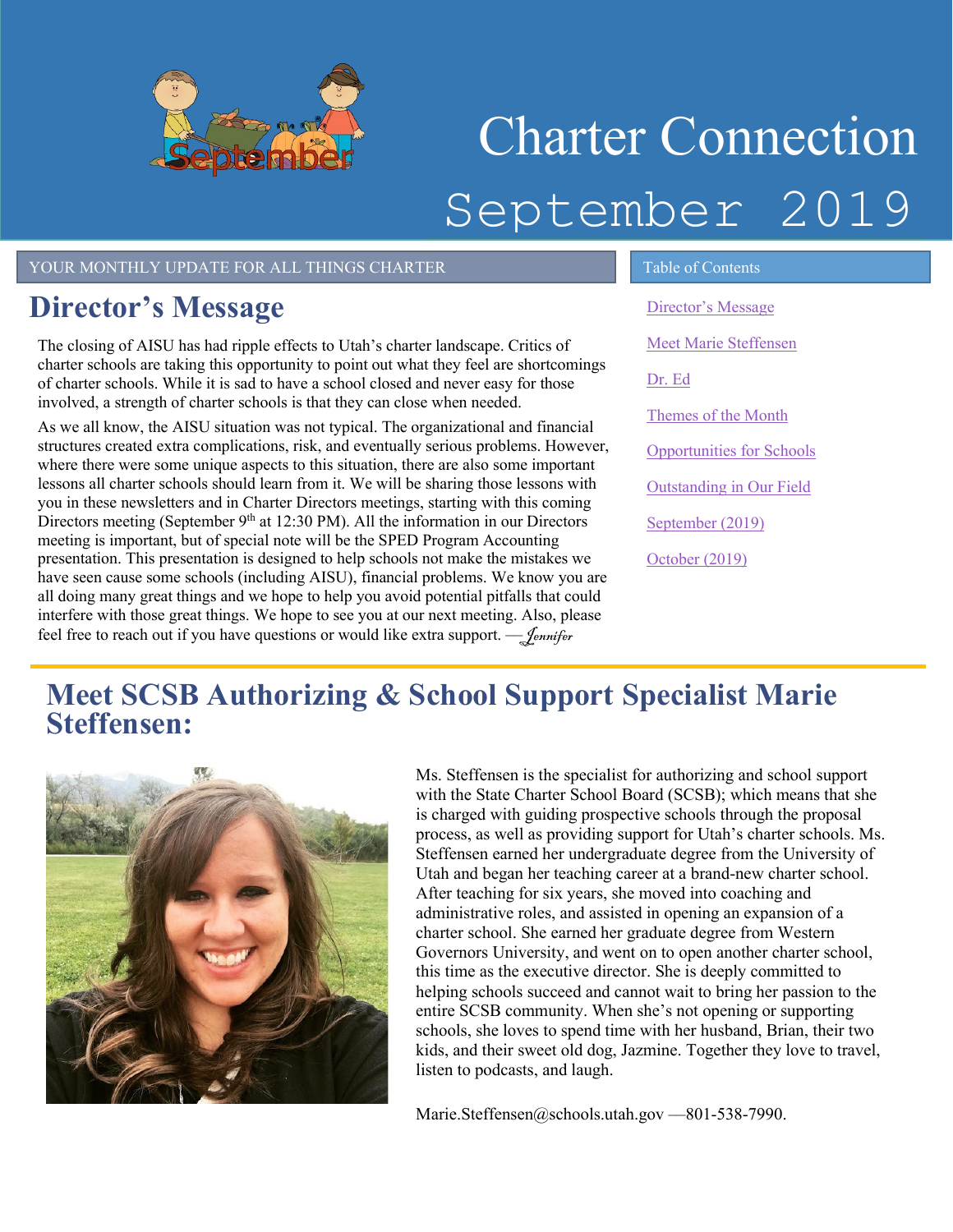## <span id="page-1-0"></span>**Dear Dr. Ed,**

This week has been horrible. I have had a series of tough days. I failed to communicate effectively with parents. I failed to file a report correctly and had to rewrite the entire thing. I failed to check in with my teachers who need additional support because I was preoccupied with student discipline. I failed when teachers came for support. I had no good strategies to share. I failed at celebrating success at our team meeting. I even failed at eating lunch most days. I just feel miserable. I've been an educator for twodecades––this isn't supposed to happen. Help!!

Sincerely,

Am I Failing?

Dear Am I Failing?

Short answer: No! Funny how we educators don't seem to approach failure in the same way in which we encourage our students. We teach our students to learn from failure––no matter how long they have been a student. We claim, "mistakes are proof you are trying," and that "failure is a stepping-stone to success." But the trouble is, it doesn't feel that way.

In fact, it feels pretty miserable. The truth is there will be good and bad days, even for the best. Instead of feeling embarrassed and trying to hide our "failures" (like we so dearly yearn to do), what if we addressed them head on? Here are some ways we can make it through tough days on the job and learn from our mistakes:

#### **• Reflect**

Take some time to think deeply about what happened: write about it, share it with a colleague, or just turn it over in your mind.

#### **• Make a Plan**

But don't just ruminate or stress-plan. Write a simple list of three ways you could avoid making the same mistake again.

#### **• Find Support**

Share your list with someone you can rely on to hold you accountable for your plan.

#### **• Try It Out, But Be Gentle with Yourself**

We are often our own worst critics. Don't let the heavy feeling drown out the daily quiet triumphs. Challenge yourself to think of two bright spots every day.

#### **• Be Real**

By sharing our struggles and this attitude toward failure with our colleagues, we show true leadership and help build relationships.

Let's face it: Every day in which we interact with students, there are bound to be errors, missteps, and flat out failures. And it can feel bad. But this profession is also incredibly important and can be so rewarding. Try out some of these tips as the leader but also share with your teachers so they feel empowered to learn from those inevitable bad days.

*Adapted from : [Lory Walker Peroff EW Blog Post](https://www.edweek.org/tm/articles/2019/04/23/failure-is-a-part-of-teaching-heres.html?cmp=eml-enl-tu-news2-rm&M=58814314&U=2650737&UUID=a822624efc3f9e68efc5ad50bc489a44)*

––Dr. Ed U. Cation

### **Themes of the Month**

<span id="page-1-1"></span>Charter governing boards must complete at least three trainings annually. Each board chair assures trainings occurred each May. One training must cover the Open and Public Meetings Act (§52-4 – 104). The Open and Public Meetings Act training is required every year. The Utah State Auditor has provided a [training for you](https://training.auditor.utah.gov/courses/open-and-public-meetings-act-2019) that satisfies this requirement.

Annual training is also required for those who receive School LAND Trust funding. Information and resources about this training can be found at www.schoollandtrust.org/training. All other training can be selected by the governing board. Please consider reaching out to the [Utah Association of Public Charter Schools,](https://www.utahcharters.org/) the [Utah Charter Network,](https://utcharternetwork.com/) or other consultants for additional board training topics and presenters.

Governing boards have used three strategies for board trainings: 1) individuals take responsibility of their own training through a resource such as GBOT, 2) use a contractor to present training during the board meeting, and 3) self-directed board training as a regular agenda item.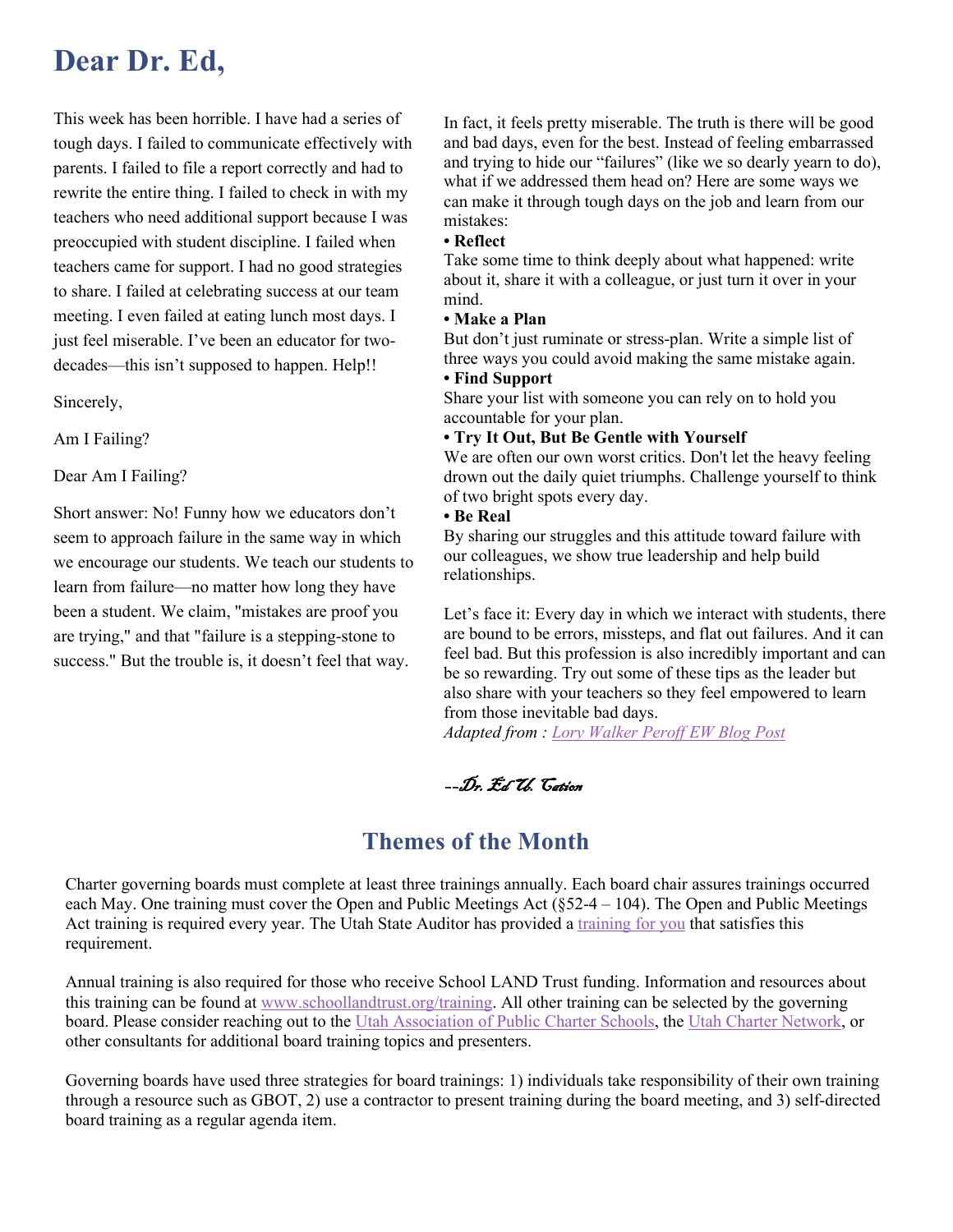## Opportunities for Schools

- <span id="page-2-0"></span>• Has your charter school governing board done its annual training on the Open and Public Meetings Act yet? The Office of the State Auditor has a training for you [http://training.auditor.utah.gov/courses/op](http://training.auditor.utah.gov/courses/open-and-public-meetings-act-2019) [en-and-public-meetings-act-2019](http://training.auditor.utah.gov/courses/open-and-public-meetings-act-2019)
- On October 24-26 the National Science Teachers Association is holding their Regional Conference in Salt Lake City. All science teachers, Elementary and STEM teachers would find this of great value. There is a grant available. [See link](https://twitter.com/UtahSCSB/status/1108820864244555776)  [for more info](https://twitter.com/UtahSCSB/status/1108820864244555776)
- Comment on the Office of the State Auditor's draft of "Limitations on the use of restricted funds." Submit your comments to Jeremy Walker at [jeremywalker@utah.gov](mailto:jeremywalker@utah.gov) by August 23, 2019 PM



<span id="page-2-1"></span>

## Outstanding in Our Field

- Beehive Science & Technology Academy student Ketura received her Congressional Award Bronze Medal from Congressman Rep. John Curtis––a great start to the new academic year.
- Navigator Pointe Academy will be spotlighted at the SCSB's September 9th meeting for their fantastic transfer rate.
- Utah Business named Beehive's Principal Oguz as a Utah Living Colors Gala Honoree!
- Niche released their ["2020 Best Schools in America"](https://t.co/wlsumrSlej?amp=1) rankings. For Utah high schools, charters comprise all the top five and eight of the top 10!
- Mountain Heights Academy students Rachel Amedee, Abby Atkinson, Gavin Grose, & Kate Watson earned a national award from the 17th annual eCYBERMISSION competition. Each receives \$9,000 U.S. E.E. Savings Bonds (matured value) for their winning submission to the STEM competition!!
- <span id="page-2-2"></span>• Mountain Heights Academy student, Emma Davis, competed in the National History Fair in Washington DC in June for her website designed to highlight the atrocities of Camp Sobibor during WWII. Awesome!